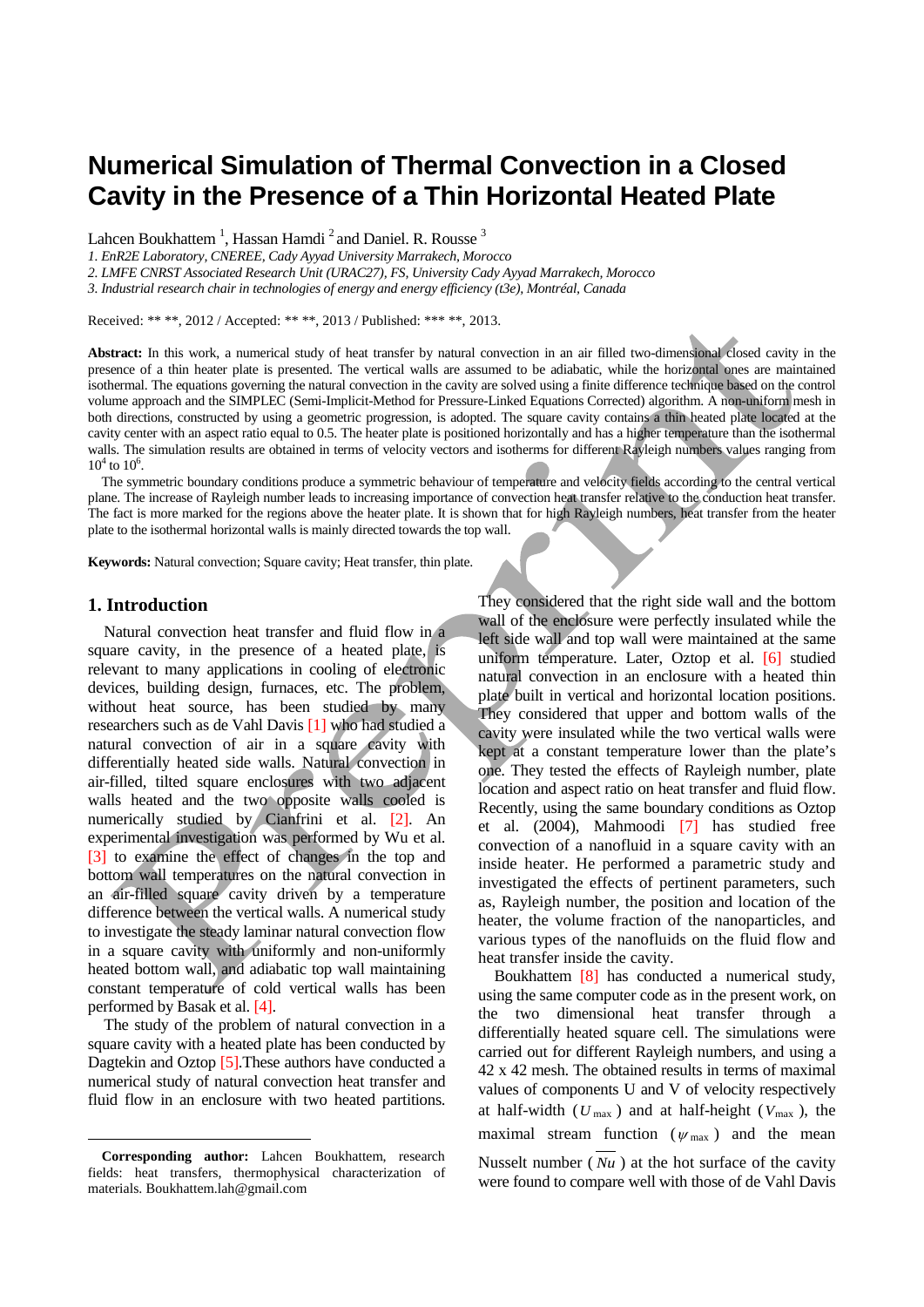

[1], Le Breton et al. [9] and Abdelbaki et Zrikem [10], Fig. 1.

**Fig. 1 Comparison of the results obtained by our code and those obtained by different authors: (a) Mean Nusselt number, (b) maximal stream function, (c) Umax component of the velocity at mid-width (d) Vmax component of the velocity at mid-height.**

Previous authors who have studied flow and heat transfer in square cavities with heated plates, have not considered the case with adiabatic vertical walls and isothermal horizontal ones. In the present work such boundary conditions are considered. A study of natural convection in a square cavity with a heated thin plate built in horizontal position with an aspect ratio equal to 0.5 is presented. Boundary conditions are isothermal on the horizontal walls and adiabatic on the vertical ones. The effects of Rayleigh number on the heat transfer and fluid flow are investigated.

# **2. Mathematical Model**

#### **2.1. Physical Model**

The physical model of the problem is sketched in Fig. 2. It is a square cavity which contains a thin heated plate. The two vertical walls are insulated, and the temperature of the two horizontal ones is held at a uniform constant value,  $T<sub>C</sub>$ . The heated plate is positioned horizontally in the center of the cavity and has a higher temperature,  $T_{\text{H}}$ , than the isothermal walls. *h* is the length of the plate located at the middle height, *H*, of the cavity. The important geometrical parameter is the aspect ratio *A*, defined as *A*=*h*/*H*.



**Fig. 2 Scheme of the square cavity showing boundary conditions, dimensions and position of the heated thin plate.**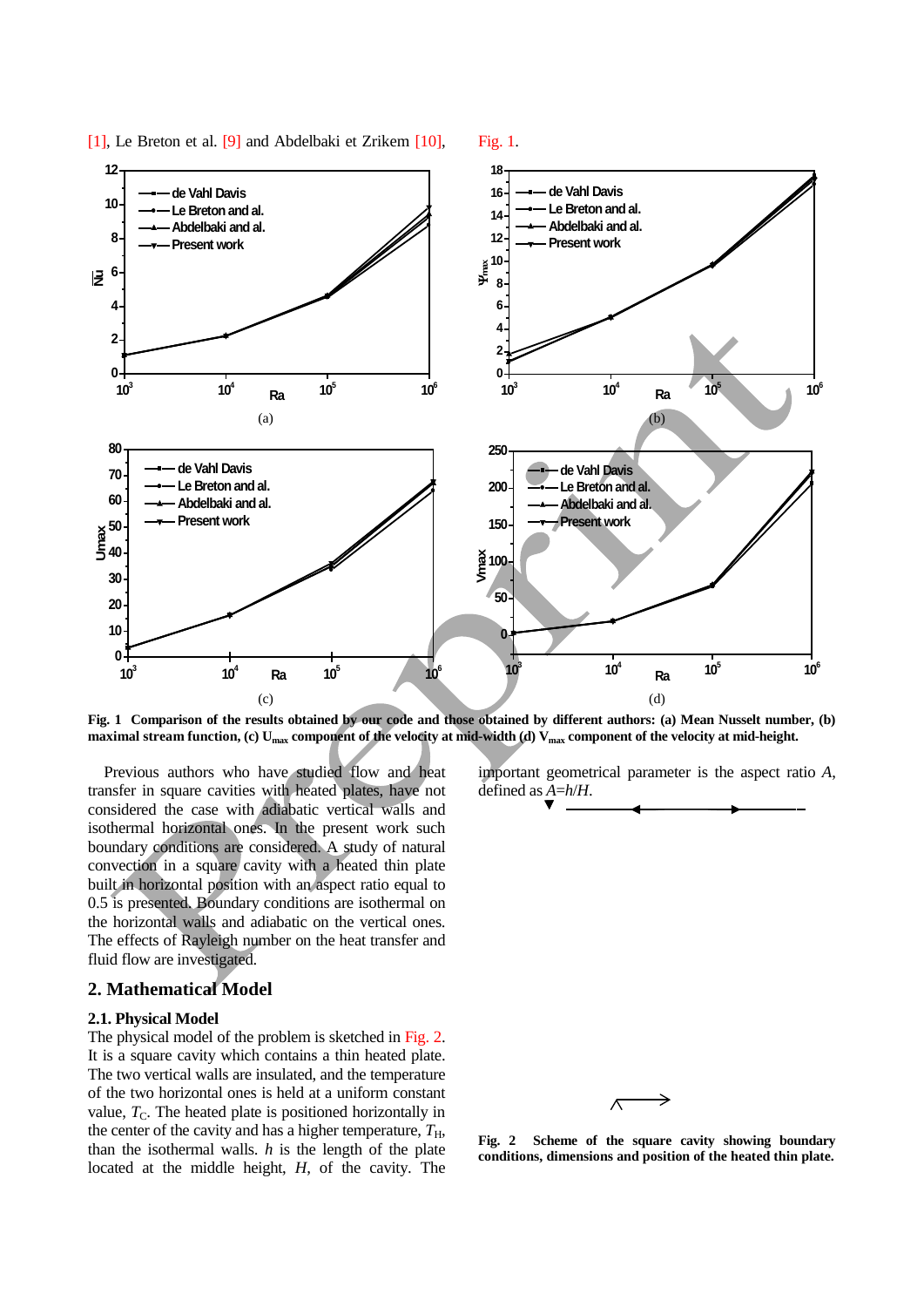### **2. 2. Dimensionless Formulation of Equations and Boundary Conditions**

The dimensionless equations governing heat transfer and fluid flow in two dimensional laminar flows are obtained using the following variable changes:

$$
\theta = (T - T_C)/(T_H - T_C), (X, Y) = (x, y) / H,
$$

 $(U, V) = (u, v) /(\alpha / H)$ ,  $\tau = t /(\alpha / H^2)$ 

Where  $\alpha$  is the thermal diffusivity of the fluid. The governing equations in dimensionless form for steady flow are:

- Continuity equation:

$$
\frac{\partial U}{\partial X} + \frac{\partial V}{\partial Y} = 0\tag{1}
$$

- Momentum equations along X and Y:

$$
\frac{\partial U}{\partial \tau} + \frac{\partial UU}{\partial X} + \frac{\partial VU}{\partial Y} = -\frac{\partial P}{\partial X} + \Pr\left(\frac{\partial^2 U}{\partial X^2} + \frac{\partial^2 U}{\partial Y^2}\right) \tag{2}
$$

$$
\frac{\partial V}{\partial \tau} + \frac{\partial UV}{\partial X} + \frac{\partial VV}{\partial Y} = -\frac{\partial P}{\partial Y} + \text{Pr}\left(\frac{\partial^2 V}{\partial X^2} + \frac{\partial^2 V}{\partial Y^2}\right) + \text{Pr } R_a \theta \text{ (3)}
$$

- Energy equation:

$$
\frac{\partial \theta}{\partial \tau} + \frac{\partial U \theta}{\partial X} + \frac{\partial V \theta}{\partial Y} = \frac{\partial \theta}{\partial X} + \frac{\partial \theta}{\partial Y}
$$
(4)

Where  $\theta$  is the dimensionless temperature. *Ra* is the Rayleigh number and Pr is the Prandtl number defined respectively as :  $Ra = \frac{g\beta H^3 (T_H - T_C)}{2F}$ 2  $Ra = \frac{g\beta H^3(T_H - T_C)}{F}$ υ  $=\frac{S_{P}^{2}+S_{P}^{2}-S_{P}^{2}}{P_{P}}$  and  $Pr = \frac{v}{\alpha}$ . The local Nusselt number is defined as :

 $Nu_x = \left(\frac{\partial T}{\partial y}\right)_w$ . The average Nusselt number is calculated by integrating the local Nusselt number along the wall :  $\overline{Nu} = \int_0^1 Nu_x dy$ . The boundary conditions of the problem are presented

in dimensionless form in Table 1:



| On the plate | $L_{\text{L}}$ | $V=0$ | $T=1$ |  |
|--------------|----------------|-------|-------|--|
|              |                |       |       |  |

## **2. 3. Model Validation**

The mathematical model was solved using a finite difference technique based on the control volume approach and the SIMPLEC algorithm developed by Patankar [11]. The power-law difference scheme (PLDS) is used for formulation of the convection terms in the finite volume equations and central differencing (CDS) is used to discretize the diffusion terms. The finite difference equations (1–4) were solved with a line-by-line procedure using TDMA method and SIMPLEC algorithm iteratively. The final solution is checked for convergence by evaluating the error between two consecutive iteration steps ( $|\varphi^k - \varphi^k|$ <sup>1</sup> $|<10<sup>-4</sup>$ ).  $\varphi$  stands for *u*, *v* or *T* and *k* is the iteration number.

For model validation, we compared the results obtained by the present model and those of Oztop et al. [6] carried out for the same geometric configuration and parameter values in the case of isothermal vertical walls and adiabatic horizontal walls. A non-uniform mesh in both directions, constructed using a geometric progression, was adopted with 50×50 grid dimension. Grid independence of solution was checked by using a 60x60 grid points and comparing values of Nusselt obtained against the case where the 50x50 grid point mesh was used. The relative variation of mean Nusselt number was found to be less than 0,38% for  $Ra=10^4$  and less than 0;77% for  $Ra=10^6$ . The results obtained in terms of velocity vectors and isotherms are compared with those obtained by Oztop et al. [6] for different Rayleigh numbers *Ra*, Fig. 3 and Fig 4. These figures show a good agreement between the results proposed here and those of Oztop et al. [6].The validation of the present computer code was also checked in terms of mean Nusselt numbers for  $Ra=10^4$ . For  $A=0,4$  we found  $\overline{Nu}$  = 1,78 compared to 1,51 found Oztop et al. [6] and for  $A=0,6$  we found  $\overline{Nu} = 2,35$  compared to 2,05 found by Oztop et al. [6].

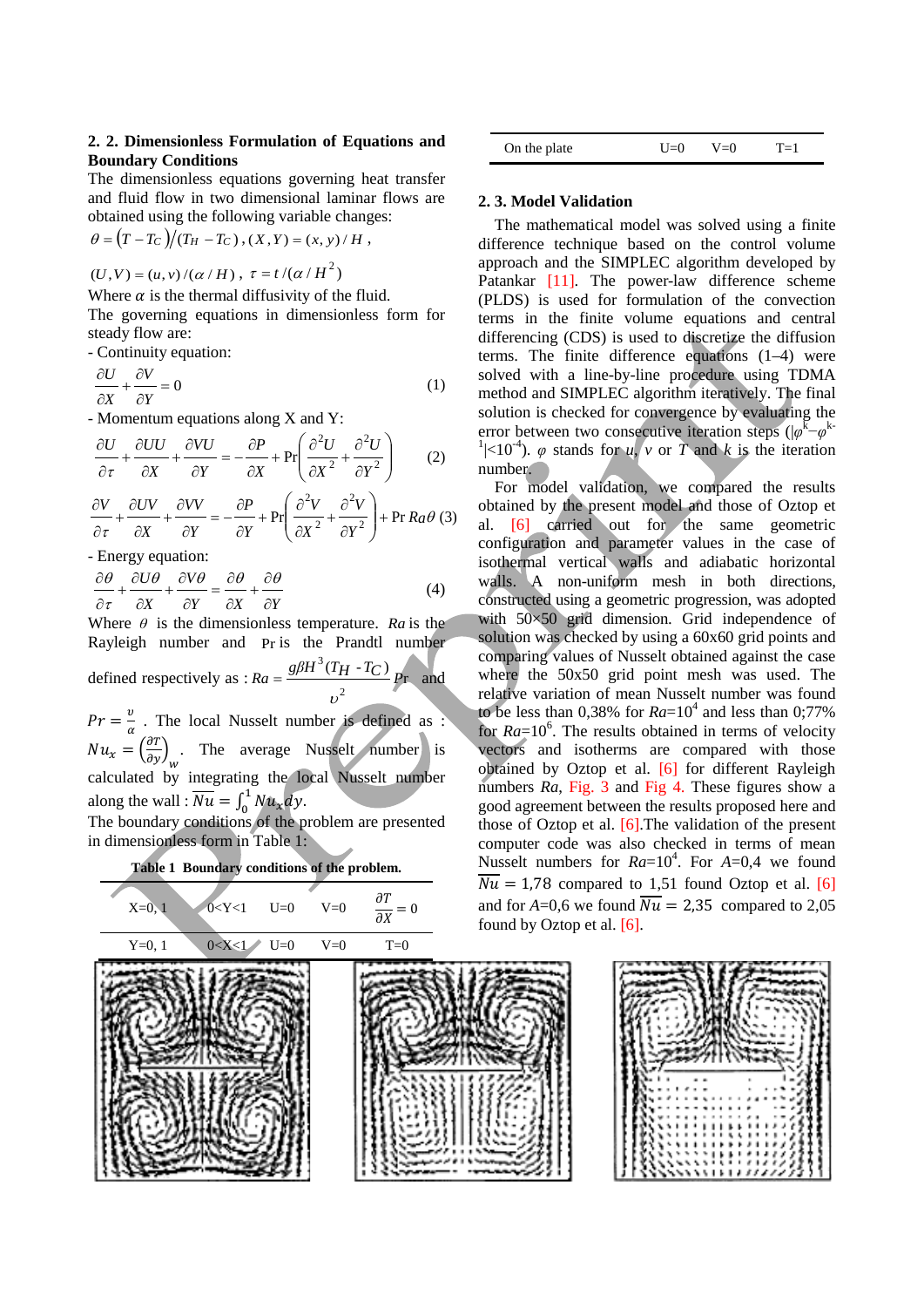

**Fig.4 Comparison of present results with those of Oztop et al. [6]: isotherms (a) Ra=10<sup>4</sup> , (b) Ra=10<sup>5</sup> , (c) Ra=10<sup>6</sup> .**

#### **3. Results and discussion**

The validated model was then used to study heat transfer by natural convection in a two-dimensional closed cavity, containing air, in the presence of a thin heater plate. The vertical walls are kept adiabatic, while the horizontal ones are isothermal. The heater plate is positioned horizontally in the cavity center and has a higher temperature than the isothermal walls.

The results presented in this paper concern the study of effects of Rayleigh number, in the range  $10^4$  to  $10^6$ , on velocity field and isotherms for an aspect ratio of *A*=0.5.

### **3. 1.Velocity vectors**

Fig. 5 presents velocity vectors for three Rayleigh number values :  $Ra=10^4$ ,  $Ra=10^5$  and  $Ra=10^6$ . It is shown that for  $Ra=10^4$ , four cell centers forms in the cavity; two above the heater plate and two below it. Obviously, a symmetry relative to the vertical plan located at *X*=0.5 exists, and cells in both sides of the heater plate rotate in the opposite direction of their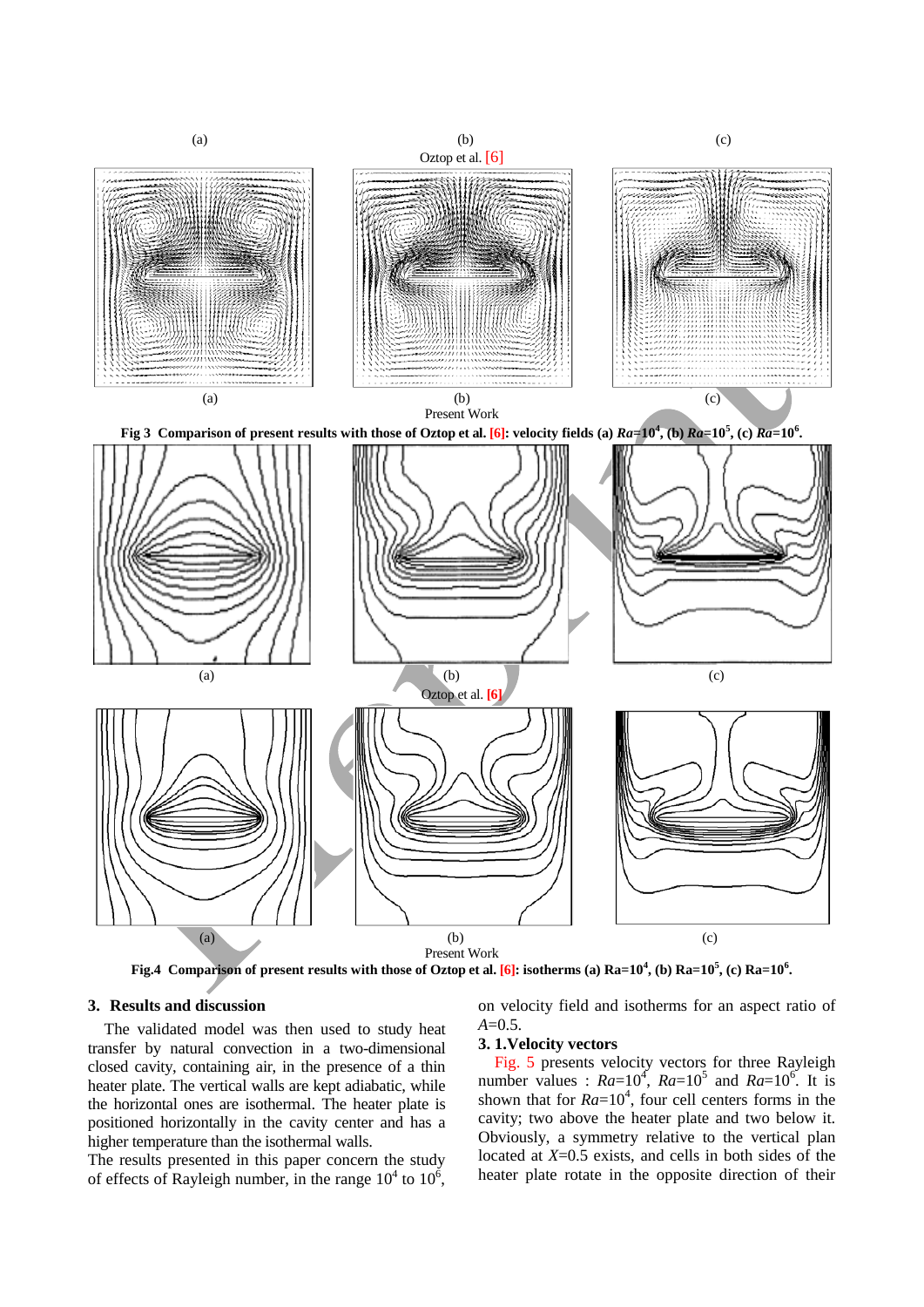symmetric ones. As the Rayleigh number increases, rotation above the plate becomes stronger compared to rotation below where stagnation points of fluid forms for higher values of Ra. This can be explained by the fact that an increase in Rayleigh number leads to an increase in the buoyancy force which pushes the cells upwards and reduces their intensities in the region below the heater plate.

# **3. 2. Isotherms**

Fig. 6 displays the isotherms obtained for Rayleigh number values :  $Ra=10^4$ ,  $Ra=10^5$  and  $Ra=10^6$ . Due to symmetry relative to the vertical plan located at *X*=0.5, it is observed that isotherms distortion are accordingly symmetrical. For low values of Ra, convection heat transfer is negligible compared to heat

transfer by conduction (Fig.  $6$  (a)), while for higher values of *Ra*, convection becomes important. Influence of Rayleigh number on heat transfer behavior is more marked for the region above the heater plate. The distortion of the isotherms in this region is due to the two-dimensional heat transfer. The isotherms are perpendicular to the vertical walls as adiabatic conditions are assumed there.

Intense thermal stratification occurs at the central region near the top wall for high Rayleigh values owing to the intense heat exchange with upper plate in this region favored by the flow pattern imposed by the two cells above the plate. This is confirmed by the variation of local Nusselt number at the top wall presented later (Fig. 8).



## **3. 3. Heat transfer :**

#### **a. Mean Nusselt number**

The overall heat transfer variation with the Rayleigh number is shown in terms of mean Nusselt numbers on the top and bottom walls of the cavity for a horizontal heated thin plate with an aspect ratio equal to 0,5.  $\overline{Nu}$  is plotted as function of *Ra*, Fig. 7. As can be seen for the top wall : as  $Ra$  increases,  $\overline{Nu}$  increases. For the bottom wall, the opposite tendency is observed. For the lowest Rayleigh number  $(Ra = 10^4)$  the values of  $\overline{Nu}$  are merely the same for the top and bottom walls  $(\overline{Nu} \cong 1,7)$ ; as *Ra* reaches  $10^6$ ,  $\overline{Nu}$  grows up to 9,9 for the top wall, while it decreases slightly to 0.75 for the bottom wall. This shows a marked effect of natural convection on the heat transfer at the top wall while the heat transfer on the bottom one is only slightly affected.

The present work shows that for high Rayleigh numbers, heat transfer from the heater plate to the isothermal horizontal walls is mainly directed towards the top wall. This fact marks a difference with the case of the boundary conditions used in Oztop et al. [6]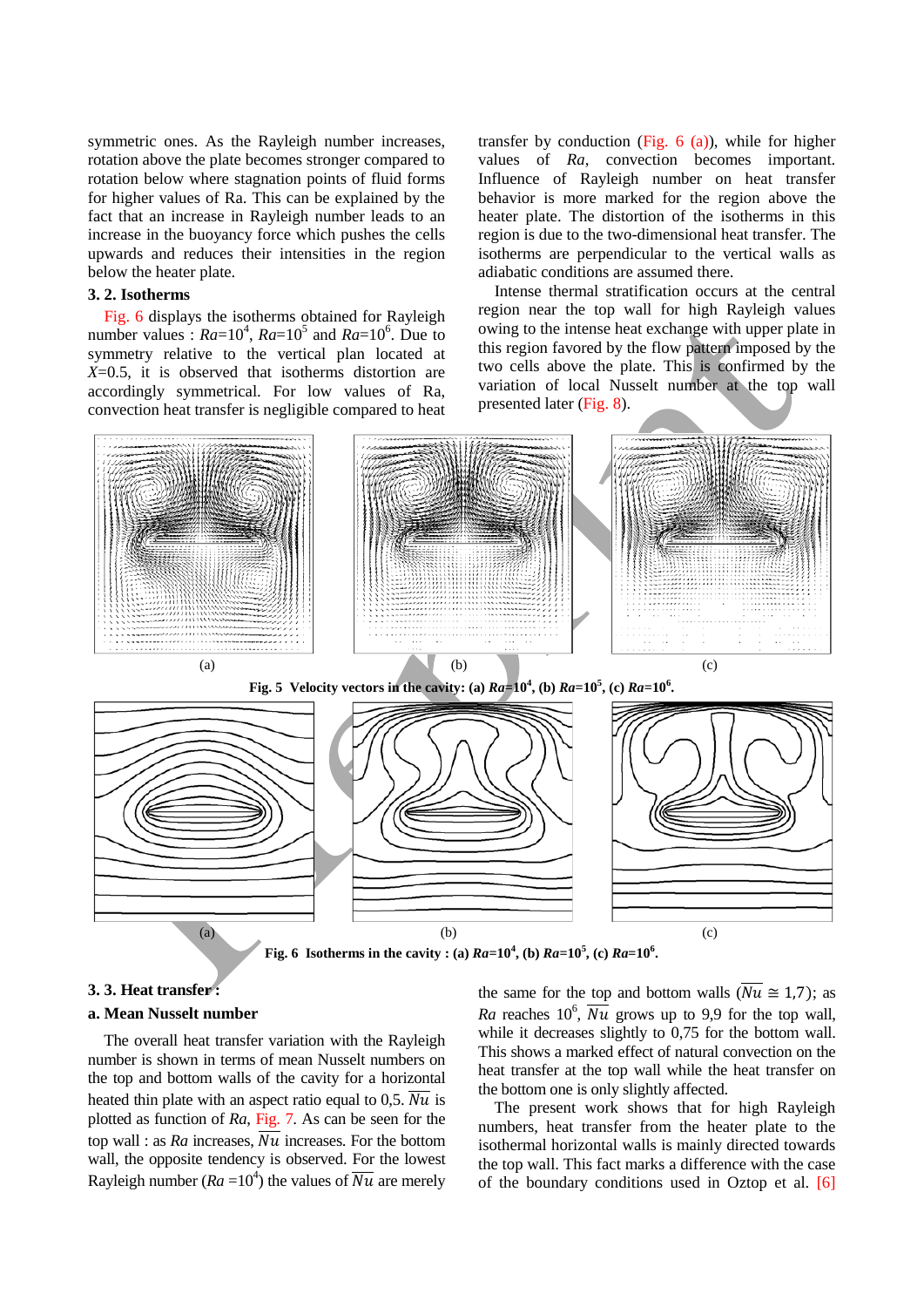work where the heat transfer from the heater plate was symmetrically distributed to the vertical isothermal walls.



**Fig.** 7 **Evolution of**  $\overline{Nu}$  **with**  $Ra$  **on the top and bottom walls of the cavity.**

#### **b. Local Nusselt Number**

Fig. 8 shows the variation of local Nusselt number at the top wall with position *x*, for different Rayleigh numbers. It can be seen that the variation of *Ra* has a negligible effect at the edges of the top wall and that heat transfer is very low at these positions. This is due to the fact that convection is negligible in the corners because fluid flow is influenced predominantly there by the boundary conditions (no-slip conditions on the vertical walls  $U = 0$ . On contrary, the variation of *Ra* has a marked effect on the heat transfer in the central region (*Nu*(*x*) increases significantly with *Ra*) and the heat transfer increases from the edges to the central zone with a maximal value naturally predictied at the central location (*X*=0,5). For  $Ra = 10^6$ , Nu(*X*=0,5)=0,4.

In the studied configuration, the heater plate enhances the heat transfer at the central region of the top wall only. Indeed in this region, convection becomes important and is favored by the two flow cells showed in Fig. 5. These cells are rotating in the opposite direction one relative to the other resulting on a cumulative effect at the center of the top wall.



**Fig. 8 Variation of local Nusselt number at the top wall with position** *x***, for different Rayleigh numbers.**

#### **4. Conclusions**

In this paper a model and numerical simulations of natural convection in an air-filled two-dimensional closed cavity in the presence of a thin heater plate located at the cavity center were presented. Validation was obtained first by comparing the proposed predictions of natural convection to results obtained by other investigators. Then, results were carried out for the case of adiabatic vertical walls and isothermal horizontal walls with a central plate involving an aspect ratio of 0.5. The effects of the variations of the Rayleigh number, ranging from  $10^4$  to  $10^6$ , on velocity and temperature fields, were studied. Heat transfer was discussed in terms of variation of mean and local Nusselt numbers with the Rayleigh number. The symmetric boundary conditions was found to produce a symmetric behaviour of temperature and velocity fields according to the central vertical plane. The increase of Rayleigh number leads to increasing importance of convection heat transfer relative to the conduction heat transfer. The fact is more marked for the regions above the heater plate.

The present work shows that for high Rayleigh numbers, heat transfer from the heater plate to the isothermal horizontal walls is mainly directed to the top wall by a strong ascending movement of the heated air.. This fact marks a difference with the case of the boundary conditions used in Oztop et al. [6] work where the heat transfer from the heater plate was symmetrically distributed to the vertical isothermal walls. This work will be extended to other heater plate configurations and values of aspect ratio.

# **References**

- [1] G. de Vahl Davis, Natural convection of air in a square cavity: a Bench Mark numerical solution, *Int. J.Numer. Meth.,* FI. 3, (1983), pp. 249-264.
- [2] C. Cianfrini, M. Corcione and P. P. Dell'Omo, Natural convection in tilted square cavities with differentially heated opposite walls, *Int. J. Therm. Sci.,* vol. 44 (2005), pp. 441– 451.
- [3] W.Wu, D. Ewing and C.Y. Ching, The effect of the top and bottom wall temperatures on the laminar natural convection in an air-filled square cavity, *Int. J. of Heat and Mass Transfer*, vol. 49, (2006), pp. 1999-2008.
- [4] T. Basak, S.Roy and A.R. Balakrishnan, Effects of thermal boundary conditions on natural convection flows within a square cavity, *Int. J. of Heat and Mass Transfer*, vol. 49, (2006), pp. 4525-4535.
- [5] I. Dagtekin, and H.F. Oztop, [Natural convection heat transfer](http://www.sciencedirect.com/science/article/pii/S073519330100286X)  [by heated partitions within enclosure](http://www.sciencedirect.com/science/article/pii/S073519330100286X)*, Int. Comm. Heat and Mass Transfer,* vol. 28, (2001), pp. 823-834.
- [6] H.F. Oztop, I. Dagtekin and A. Bahloul, Comparison of position of a heated thin plate located in a cavity for natural convection, *Int. Comm. Heat and Mass Transfer*, vol. 31, (2004), pp. 121-132.
- [7] M. Mahmoodi, Numerical simulation of free convection of nanofluid in a square cavity with an inside heater, *Int. J. therm. Sci.*, vol. 50 (2011), pp. 2161-2175.
- [8] L. Boukhattem, Thermophysical Characterization of Materials and Modeling of Coupled Heat Transfer through a